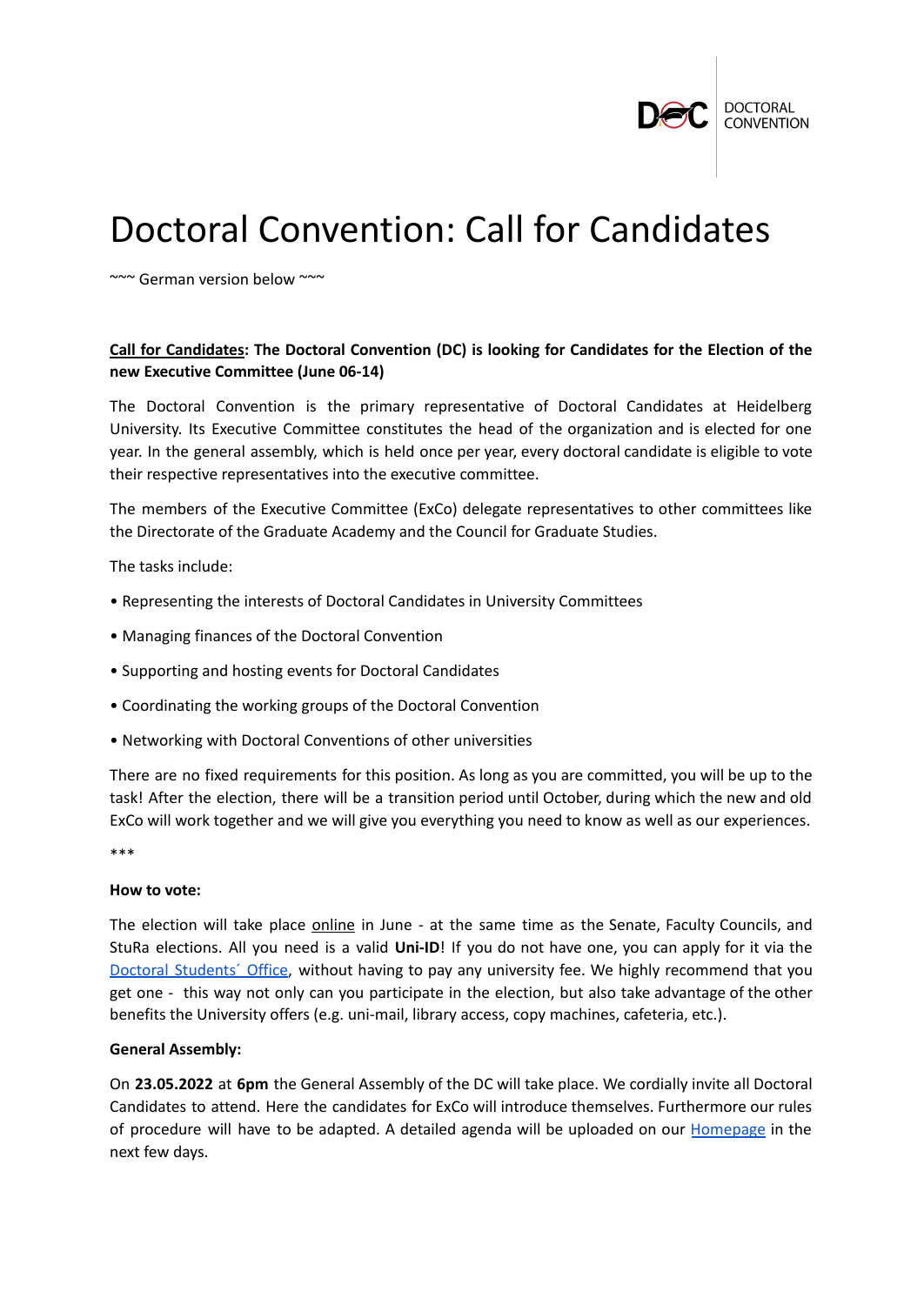

#### **Contact us:**

If you are interested in our work, if you want to run for the ExCo, if you have any questions, please send an email to [doktorandenkonvent@uni-heidelberg.de](mailto:doktorandenkonvent@uni-heidelberg.de) . You are welcome to attend our weekly online-meetings on Mondays 6pm.

You can also reach us @

[Facebook](https://www.facebook.com/DC.UniHD/)

**[Twitter](https://twitter.com/doktorandenkon1?s=09)** 

[Instagram](https://www.instagram.com/doktorandenkonvent_heidelberg/?igshid=10oogngrj5uzo)

[Discord](https://discord.com/invite/vZPbYh5Xft)

We are looking forward to meeting you!

Your one and only Executive Committee of the Doctoral Convention

~~~ Deutsch ~~~

## **Aufruf zur Kandidatur: Der Doktorandenkonvent (DC) sucht nach Kandidierenden zur Wahl des neuen Vorstandes (Juni 06-14)**

Der Doktorandenkonvent ist die zentrale Vertretung der Promovierenden an der Universität Heidelberg. Der Vorstand des Konvents leitet die Organisation und wird für ein Jahr gewählt. In der Generalversammlung, die einmal im Jahr stattfindet, können alle Promovierenden ihre jeweilige Vertretung in den Vorstand wählen.

Die Mitglieder des Vorstands delegieren zudem Vertreter\*innen in andere Komitees wie das Direktorium der Graduiertenakademie oder das Council for Graduate Studies.

Die Aufgaben des Vorstands umfassen:

- Vertretung der Interessen von Promovierenden gegenüber Universitätsgremien
- Verwaltung der Finanzen des Doktorandenkonvents
- Unterstützung und Durchführung von Veranstaltungen für Promovierende
- Koordinierung der Arbeitsgruppen des Doktorandenkonvents
- Vernetzung mit Konventen anderer Universitäten

Es gibt keine festen Voraussetzungen für dieses Amt. Hauptsache, du bist engagiert! Nach der Wahl wird es bis Oktober eine Übergangszeit geben, in der neuer und alter Vorstand gemeinsam arbeiten und wir euch alles Wissenswerte sowie unsere Erfahrungen mitgeben.

\*\*\*